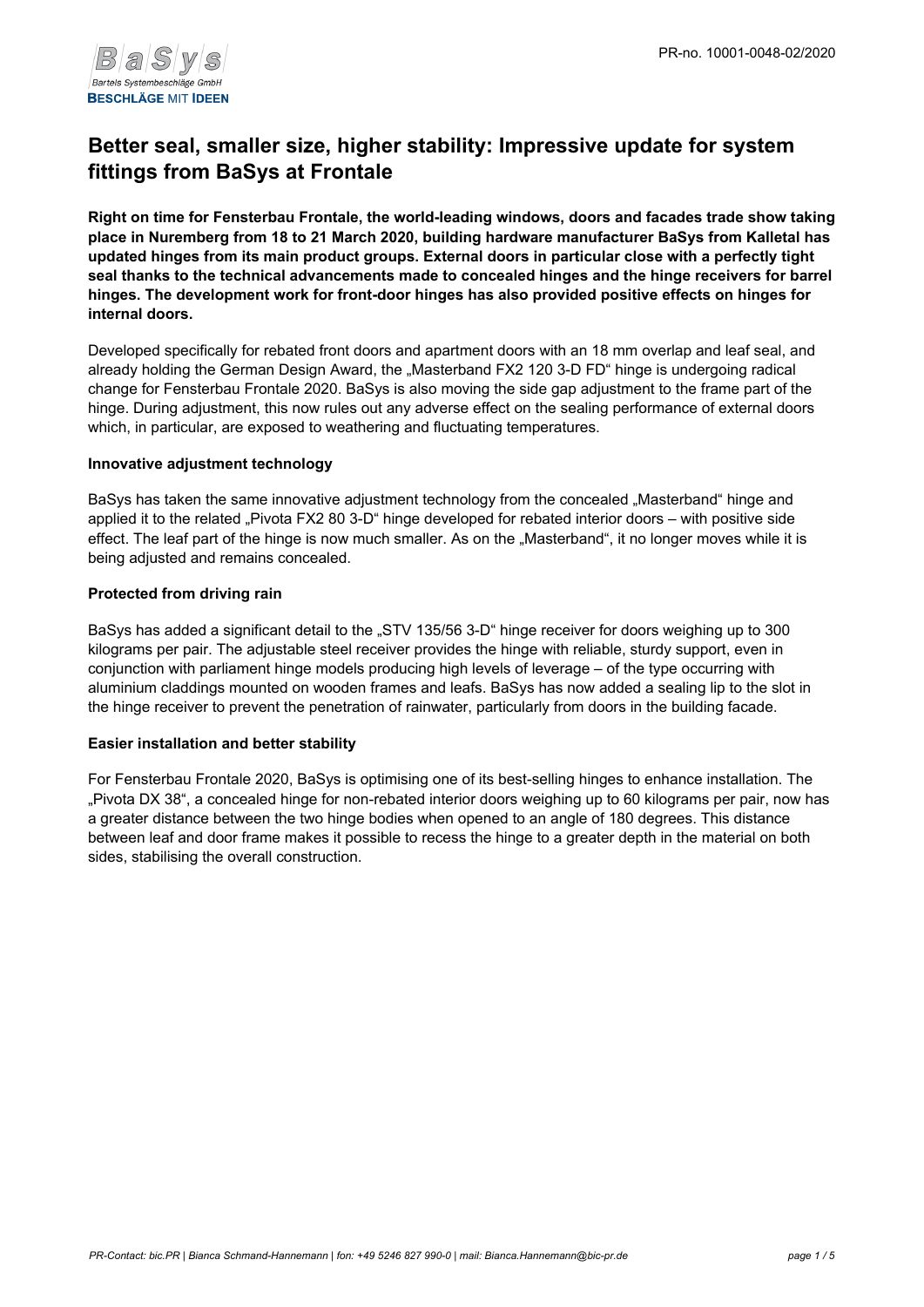



*Caption 1: BaSys is moving the side gap adjustment to the frame part of the hinge "Masterband FX2 120 3-D FD" developed for rebated front and apartment doors with an 18 mm overlap and leaf seal. This ensures that the tightness of the door is maintained during adjustment. Photo: BaSys*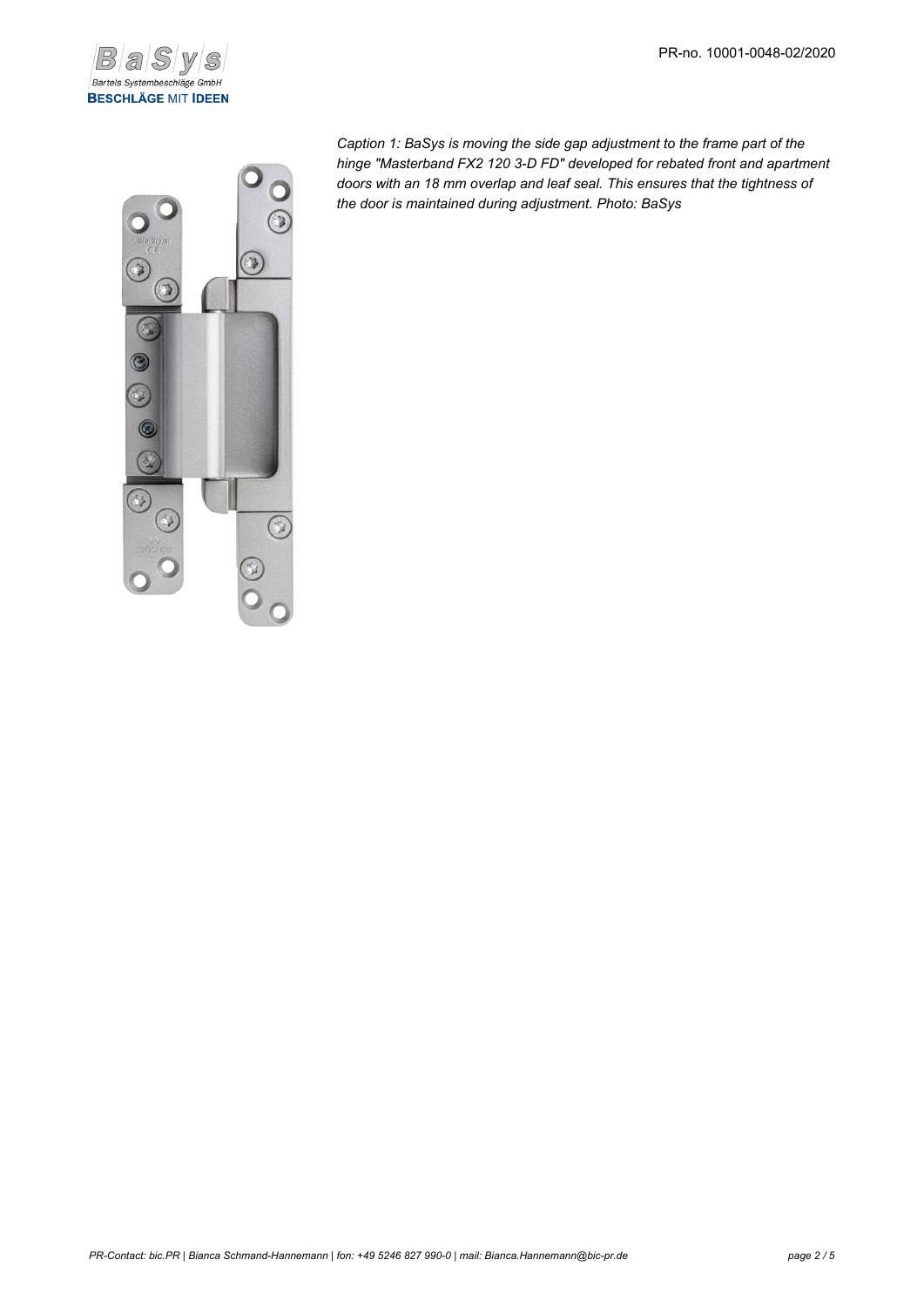

*Caption 2: BaSys has transferred the innovative adjustment technology of the concealed hinge "Masterband" analogously to the related "Pivota FX2 80 3-D" developed for rebated interior doors. The leaf part of the hinge is now much smaller. Photo: BaSys*

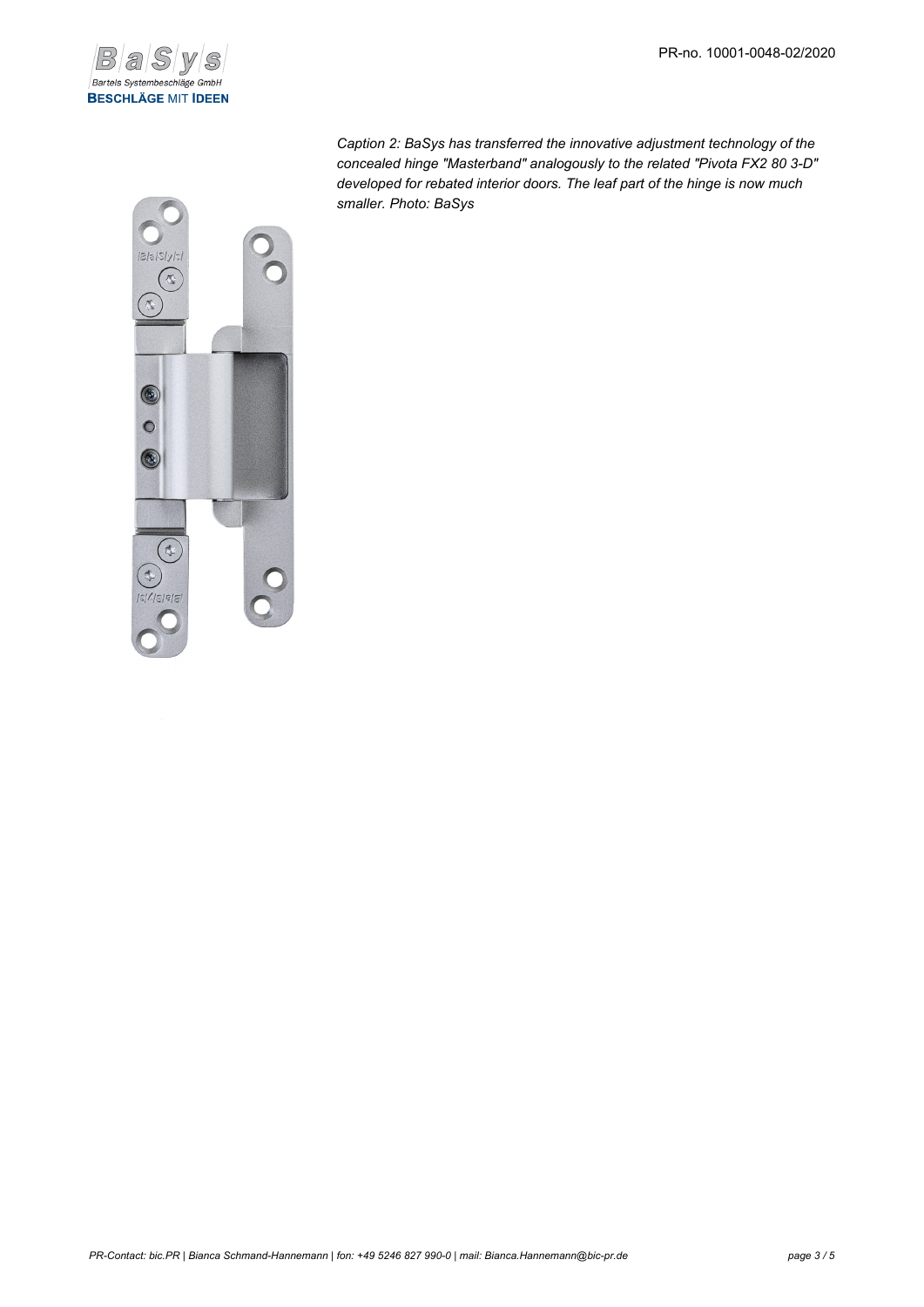



*Caption 3: BaSys has now added a sealing lip to the slot of the hinge receiver "STV 135/56 3-D" for door weights of up to 300 kilograms per pair to prevent the penetration of rainwater, particularly from doors in the building facade. Photo: BaSys*